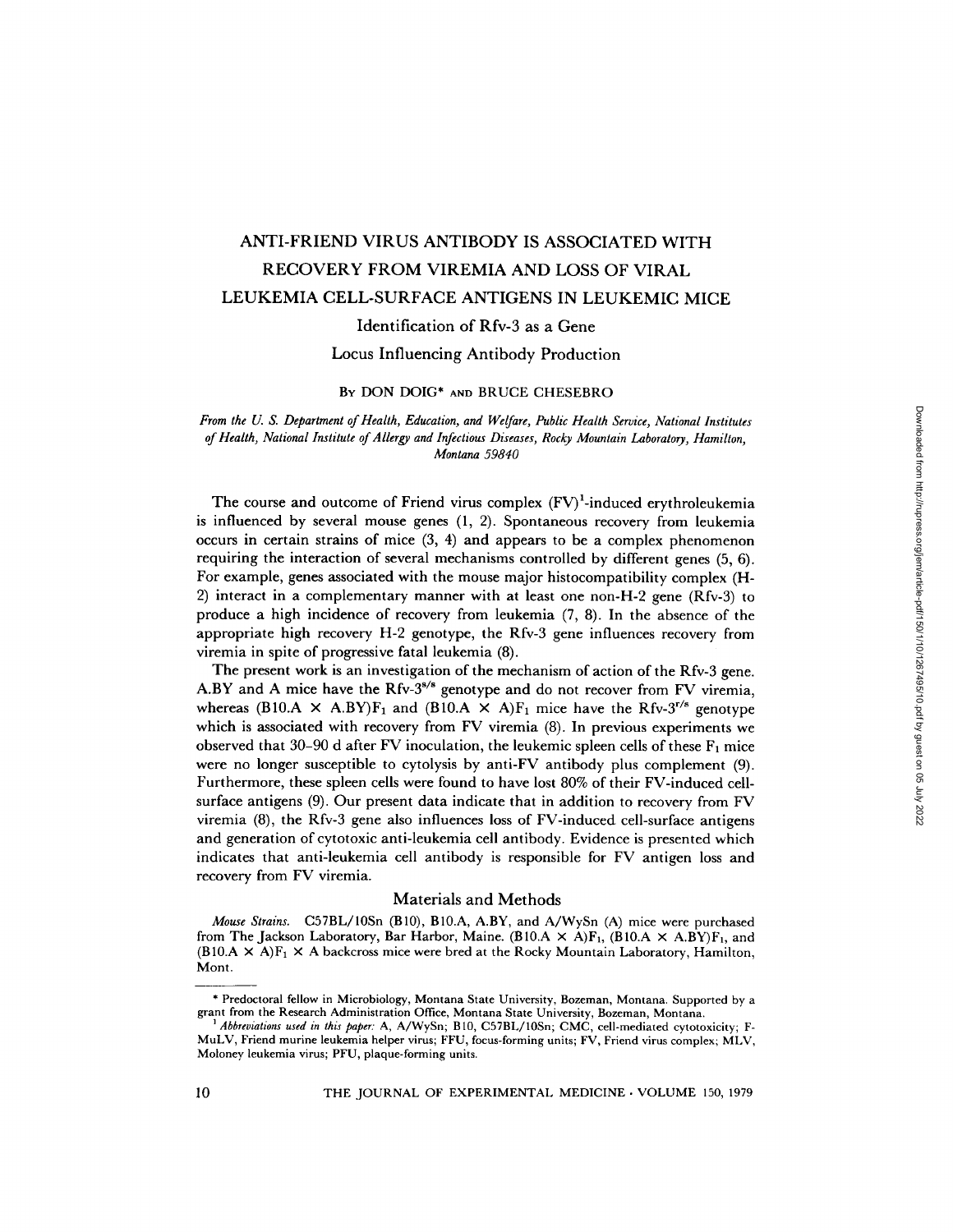*Virus.* The B-tropic strain of FV was used (10), and virus stocks were prepared as previously described (4). 1,500 spleen focus-forming units (FFU) were injected intravenously (i.v.) to induce **leukemia.** 

*Virus Assay.* The S<sup>+</sup>L<sup>-</sup> assay of Bassin et al. (11) for the Friend murine leukemia helper virus (F-MuLV) was previously described (12). Results were expressed as plaque-forming units (PFU).

*Cytotoxicity Assay.* A two-step antibody plus rabbit complement <sup>51</sup>Cr-release cytotoxicity assay was employed (9). Sera were tested for anti-FV cytotoxic activity using a (B10.A  $\times$  A)F<sub>1</sub> FV-induced leukemia cell line, AA41, as target cells (13). The titer was defined as the last dilution which gave 10% or greater specific cytotoxicity.

*Immunofluorcscence.* Virus-specific membrane and intracellular immunofluorescence was studied using fluorescein-conjugated goat anti-Moloney leukemia virus (anti-MLV) from the National Cancer Institute Viral Oncology Program as previously described (9).

*Immunization.* Mice which had recovered from leukemia were inoculated two to five times i.v., every 2-4 wk with 2.5  $\times$  10<sup>7</sup> syngeneic high antigen 8-9 d leukemic spleen cells to produce hyperimmune mice, which then had high titers of circulating anti-FV cytotoxic antibodies.

## Results

*Recove(y from F-MuL V Viremia, Loss of FV Antigen, and Presence of Anti-FV Antibody Are Associated in (BIO.A*  $\times$  *A)F<sub>1</sub> Mice.* 35–37 d after inoculation of (BIO.A  $\times$  A)F<sub>1</sub> mice with FV, plasma F-MuLV was high  $(>10^3 \text{ PFU/ml})$  in only 3 of 39 mice (Table I) and leukemic spleen cells from only 1 mouse had high levels of membrane immunofluorescence (>50% positive) (Table I). In addition, most mice (34/43) had cytotoxic anti-FV leukemia cell antibodies, which were capable of lysing early (8-9 d), but not late (30-90 d), leukemic spleen cells (Table I). Similar results for viremia, loss of FV antigen, and presence of anti-FV antibody were seen with  $(B10.A \times A.BY)F_1$  mice (data riot shown).

*Viremia, FV Antigen Retention, and Absence of Anti-FV Antibody in A.BY and A/WySn Mice.* In contrast to the  $F_1$  mice, A.BY and A mice did not recover from viremia. 35– 37 d after FV inoculation, 18 of 21 mice still had  $>10^3$  PFU/ml plasma F-MuLV (Table I). In addition, most A.BY and A mice (19/21) did not exhibit a loss of FVinduced cell-surface antigens in late stages of the leukemia (Table I). Finally, most A.BY and A mice failed to develop demonstrable cytotoxic anti-FV antibodies during late stages of the disease (only 2 of 23 had titers  $\geq 4$ ) (Table I). The difference in recovery from viremia between (B10.A  $\times$  A)F<sub>1</sub> and A strains was previously determined to be influenced by a non-H-2 gene, Rfv-3 (8). To determine whether the loss of FV-induced cell-surface antigens and production of cytotoxic anti-FV antibodies were under similar genetic control, individual (B10.A  $\times$  A)F<sub>1</sub>  $\times$  A backeross mice were studied.

*Comparison of F-MuL V Viremia, FV-Induced Cell-Surface Antigens, and Anti-FV Antibody in (BIO.A*  $\times$  *A)F<sub>1</sub>*  $\times$  *A Backcross Mice.* Plasma and spleens were collected from backcross mice 35-37 days after FV inoculation. Plasma F-MuLV levels in backcross mice segregated nearly equally between high  $(> 10^3 \text{ PFU/ml})$  (24 mice) and low  $(< 10^3 \text{ PFU/ml})$ PFU/ml) (27 mice) (Table I). A similar segregation was seen for FV cell-surface antigen loss; 27 mice had low numbers of cells  $(<50\%)$  with FV-induced cell-surface antigens and 24 mice had high  $(50\% \text{ positive})$  levels of membrane immunofluoreseence (Table I). Fig. 1 (left column) shows the distribution of membrane immunofluorescence values for the backcross mice and demonstrates the existence of two groups corresponding to the  $F_1$  and A parents. Cytotoxic anti-FV antibody also segregated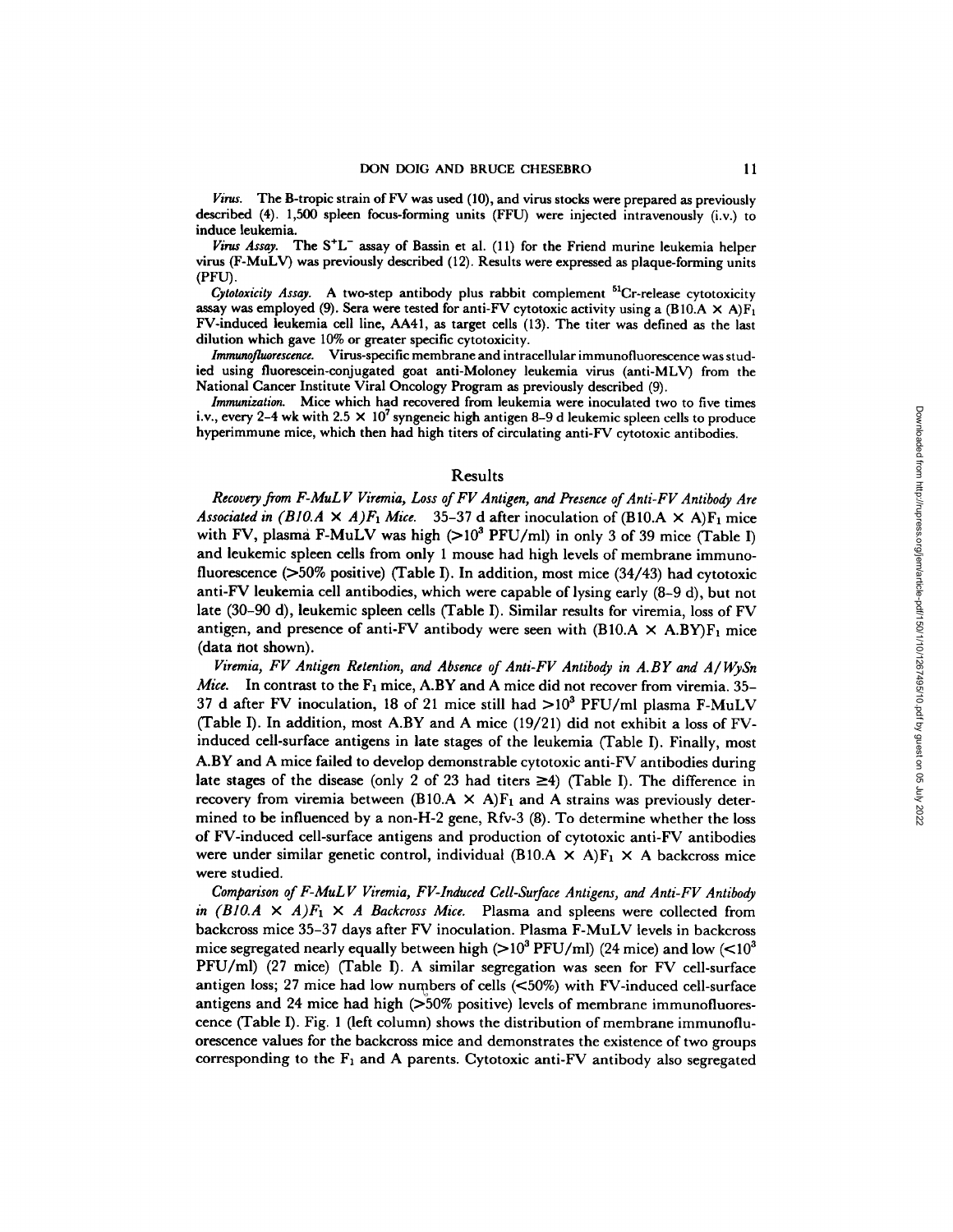#### TABLE I

*Comparison of F-MuL V Viremia, FV-Induced Cell-Surface Antigens, and Anti-FV Antibody in*   $(B10.A \times A)F_1$ , A.BY, A, and  $(B10.A \times A)F_1 \times A$  Mice\*

| Mouse strain                   | $Rfv-3$ geno-<br>type | F-MuLV<br>viremia‡ | FV-induced cell-<br>surface antigens§ | Anti-FV anti-<br>body |
|--------------------------------|-----------------------|--------------------|---------------------------------------|-----------------------|
|                                |                       | (%)                | (%)                                   | (%)                   |
| $(B10.A \times A)F_1$          | r/s                   | 3/39(8)            | 1/39(3)                               | 34/43(79)             |
| $A.BY$ and $A\P$               | s/s                   | 18/21(86)          | 19/21(90)                             | 2/23(9)               |
| $(B10.A \times A)F_1 \times A$ | $50\%$ s/s            |                    |                                       |                       |
|                                | $50\% \text{ r/s}$    | 24/51(47)          | 24/51(47)                             | 28/50(57)             |

**\*** 35-37 d after infection with FV, mice were bled and the spleens were harvested.

 $\pm$  F-MuLV viremia was assayed by the S<sup>+</sup>L<sup>-</sup> assay. Values shown are number of mice with >10<sup>3</sup> PFU/ml plasma per total mice tested.

§ Values shown are number of mice with >50% cells positive for membrane immunofluorescence with goat anti-MLV serum/total mice tested.

 $\parallel$  Values shown are number of mice with an anti-FV antibody titer of  $\geq 4$  in the antibody plus complement cytotoxicity assay per total mice tested.

¶ 14 A.BY and 9 A mice were used.

nearly equally between high and low levels. 22 mice had titers of <4, and 28 had titers  $\geq 4$  (Table I). Therefore, recovery from viremia, loss of FV-induced cell-surface antigens, and generation of cytotoxic anti-FV antibody were each influenced by a single genetic locus.

By comparing these three parameters in individual backcross mice, we determined that all three were influenced by the same gene, Rfv-3. A strong association was found between recovery from viremia, loss of FV-induced cell-surface antigens, and presence of anti-FV antibody (Table II). Mice which had high plasma F-MuLV ( $>10^3$  PFU/ ml) were usually found to have high virus-specific immunofluorescence. Mice which had low plasma F-MuLV  $\langle$ <10<sup>3</sup> PFU/ml) were typically found to have low virusspecific membrane immunofluorescence. Similarly, the presence of cytotoxic anti-FV antibodies in plasma from leukemic mice was associated with low plasma F-MuLV levels and with low incidences of virus-specific immunofluorescent-positive cells in spleens. Low cytotoxic anti-FV antibody titers in plasma from leukemic backcross mice were associated with high plasma F-MuLV levels and with high percent virusspecific membrane fluorescence on spleen cells. Thus, approximately one-half of the backcross mice were similar to the  $(B10.A \times A)F_1$  parents and appeared to have the dominant B10.A allele of the Rfv-3 gene associated with recovery from viremia, loss of FV-induced cell-surface antigens, and generation of cytotoxic anti-FV antibody. The other half of the backcross mice were similar to the A strain and appeared to lack the B10.A allele of Rfv-3.

*Kinetics of anti-FV Antibody Development Vs. Loss of FV-Specific Cell-Surface Antigens.* The simplest explanation for the association of a single gene with clearance of viremia, decreased antigen expression, and appearance of antibody would be that one gene controls a single parameter which affects all three variables. For example, Rfv-3 may regulate the production of anti-FV antibodies which might then act to clear viremia and decrease FV antigen expression on the surface of spleen cells. If anti-FV antibody does decrease FV-induced cell-surface antigens, it should be possible to detect a rise in anti-FV antibody titer concurrently with or slightly before the time at which cell-surface antigens decrease. This was observed when  $(B10.A \times A)F_1$  mice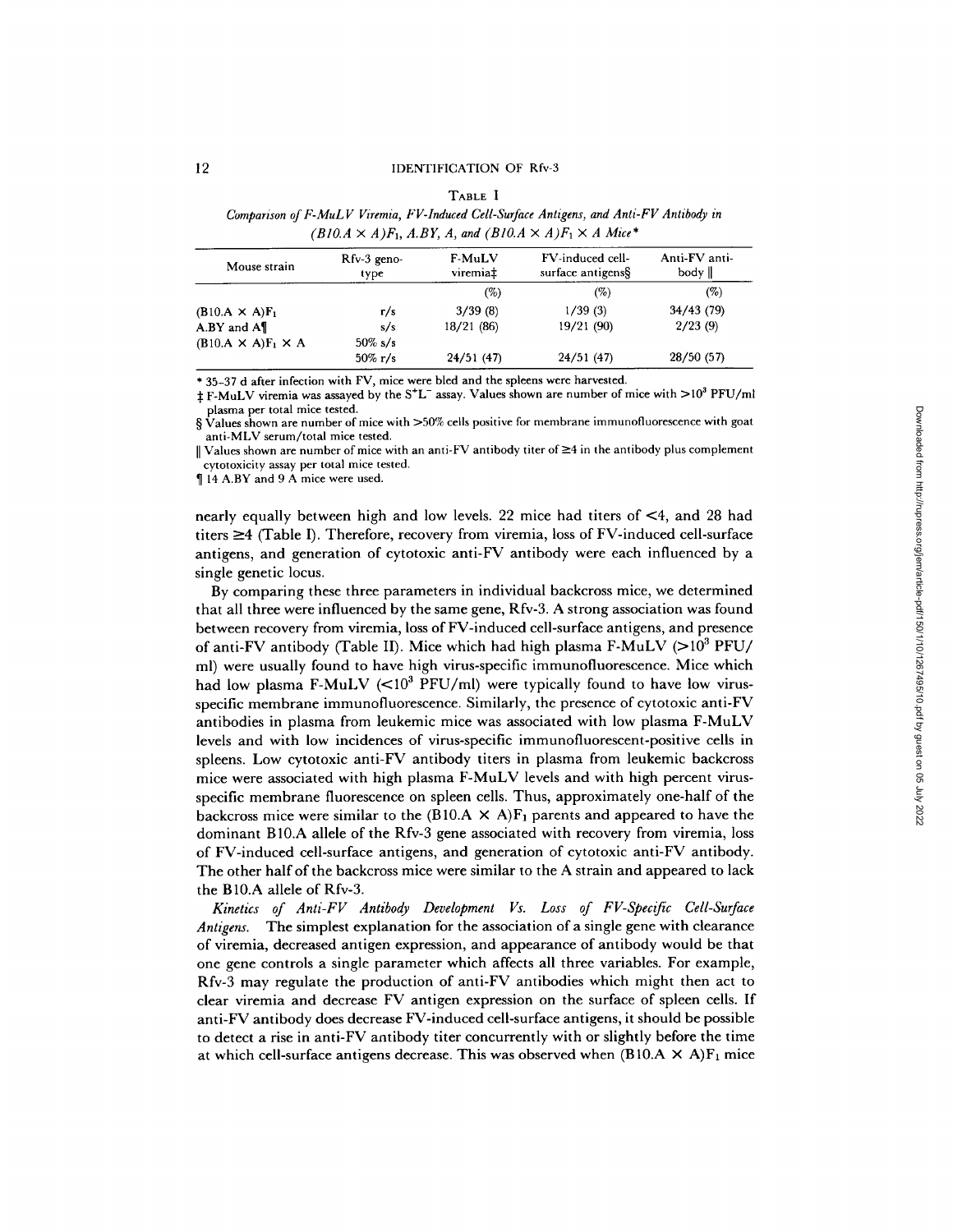

FIG. 1. Percentage of leukemic spleen cells from  $(B10.A \times A)F_1 \times A$  backcross,  $(B10.A \times A)F_1$ , (BI0.A  $\times$  A.BY) $\tilde{F}_1$ , A.BY and A mice with virus-specific membrane immunofluorescence 35-37 days following FV inoculation. The two strains of late  $F_1$  mice were pooled, as were the A and A.BY mice, because they were indistinguishable with respect to membrane immunofluorescence (9). The cells were reacted with fluorescein-conjugated goat anti-MLV serum. Each point represents one mouse spleen.

were examined for membrane immunofluorescence and anti-FV antibody at various times after FV inoculation. The percent of spleen cells with FV-induced cell-surface antigens increased rapidly to a plateau (60-70% positive in the fluorescent antibody assay) which persisted from about day 8 to around day 20 after FV injection. Thereafter, the percentage of positive cells decreased to levels characteristic of late spleens (Fig. 2). Starting on about day 21, anti-FV antibody was first detected in plasma of leukemic mice. Some mice with demonstrable antibody still had a high percent of cells with FV cell membrane antigen. However, the close association between antibody production and antigen loss supports the hypothesis that anti-FV antibody is involved in the induction of antigen loss.

*Loss of FV Antigens after Passive Antibody Administration.* In an attempt to directly demonstrate that anti-FV antibodies were capable of inducing FV antigen loss, we passively administered anti-FV antibody to mice. 25 million viable early (8-9 d)  $(B10.A \times A)F_1$  spleen cells were given i.v. to lethally irradiated (900 rads) nonimmune (B10.A  $\times$  A.BY)F<sub>1</sub> recipients. 5 and 6 d after cell transfer 0.5 ml of either anti-FV antiserum or normal mouse serum was administered i.v.; on the 7th d spleens were harvested. Spleens from mice which had received immune serum showed low percentages of cells which were positive for virus-specific membrane immunofluorescence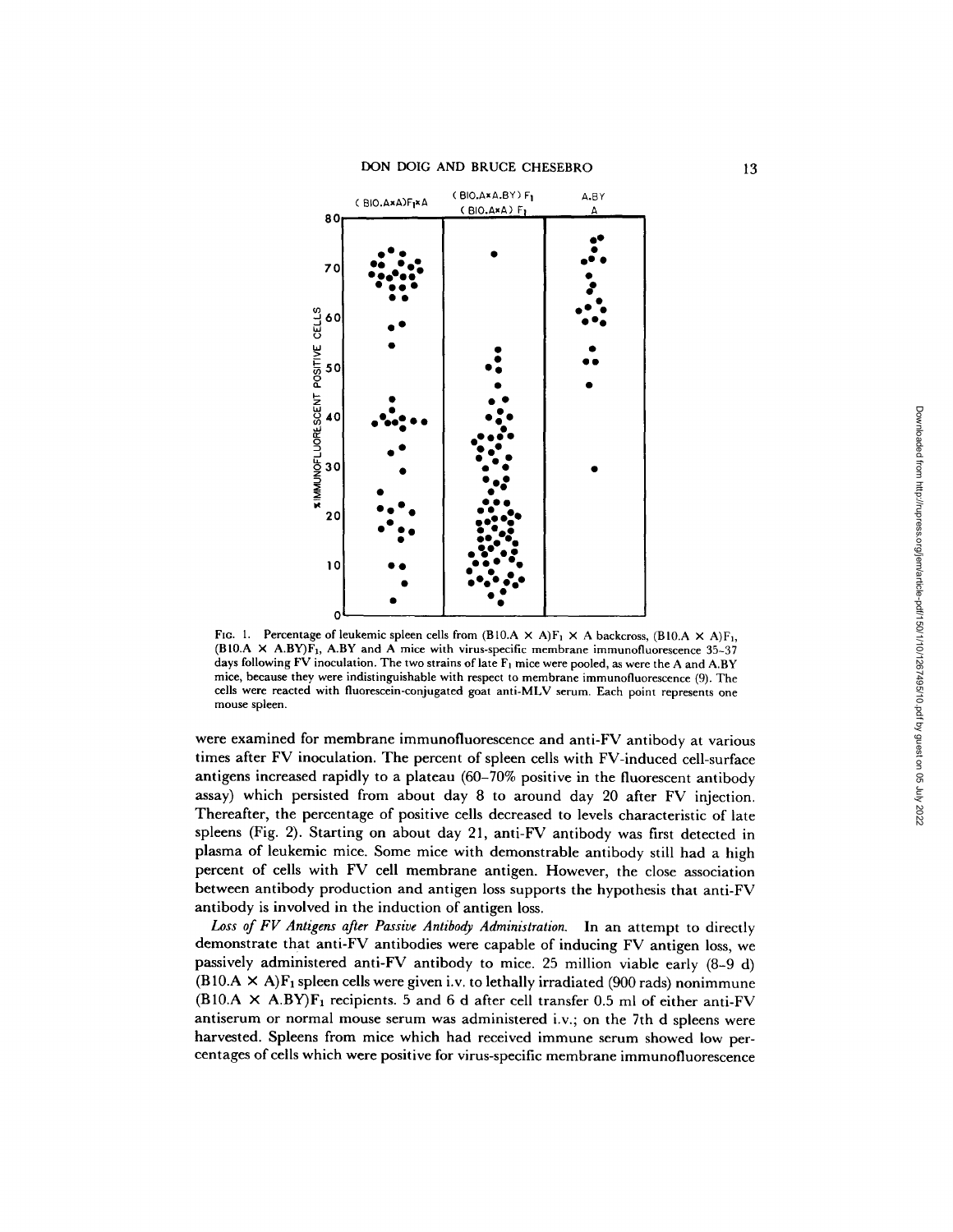| ٠<br>u.<br>۰.<br>- |  |
|--------------------|--|
|--------------------|--|

|  |                                                                                     | Correlation of Viremia, FV-Induced Cell-Surface Antigen Expression, and Anti-FV Antibody in |
|--|-------------------------------------------------------------------------------------|---------------------------------------------------------------------------------------------|
|  | $(B10.A \times A)F_1 \times A$ Backcross Mice 36 D After FV Inoculation (1,500 FFU) |                                                                                             |

| Viremia*     |      |     | FV antigen‡ |               |      | Anti-FV |      |          |      |     |           |
|--------------|------|-----|-------------|---------------|------|---------|------|----------|------|-----|-----------|
|              |      |     |             |               |      |         |      |          |      |     | antibody§ |
|              |      | Low | High        |               |      | Low     | High |          |      | Low | High      |
| FV           | High |     | 20          | Anti-FV       | High | 21      |      | Viremia* | High |     |           |
| Antigen‡ Low |      | 23  |             | Antibody§ Low |      |         | 16   |          | Low  |     | 22        |

\* Based on the analysis of the A and  $(B10.A \times A)F_1$  parents of this backcross, high F-MuLV viremia was defined as  $>10^3$  PFU/ml plasma (8). Values shown are the number of mice in each category.

:~ FV-induced cell-surface antigens were detected by direct membrane immunofluorescence using fluorescein-conjugated goat anti-MLV serum. High was defined as  $>50\%$  of cells positive.

§ High antibody was defined as a titer  $\geq 4$  in the antibody plus complement cytotoxicity assay using AA41 leukemia cells as targets. One mouse was not tested for anti-FV antibody.



FIG. 2. Comparison of virus-specific membrane immunofluorescence of  $(B10.A \times A)F_1$  spleen cells and circulating cytotoxic anti-FV antibody from mice at various times after inoculation. The cells were reacted with fluorescein-conjugated goat anti-MLV serum. The  $F_1$  serum was tested for anti-FV cytotoxic activity using the AA41 tumor cell line as a target in the antibody plus complement cytotoxicity assay. Points are averages from several mice  $\pm$  SEM.

(30-32%), whereas spleens from mice which had received normal mouse serum or no serum at all, had high percentages of positive cells (57-69%) (Table III). All spleens examined had high levels of virus-specific cytoplasmic immunofluorescence (60-74%), indicating that the immune serum had not specifically eliminated virus-infected cells. These results strongly suggest that immune serum induces virus-specific cell-surface antigen loss in vivo.

*FVAntigen Loss on A.BYLeukemi¢ Cells.* A.BY leukemic spleen cells do not normally lose FV antigens during the course of FV leukemia (Table I, Fig. 1). We wanted to know whether the failure of A.BY mice to produce anti-FV antibody could be responsible for FV-antigen retention, or whether A.BY leukemic spleen cells were intrinsically resistant to modulation of FV antigens. Therefore, high antigen A.BY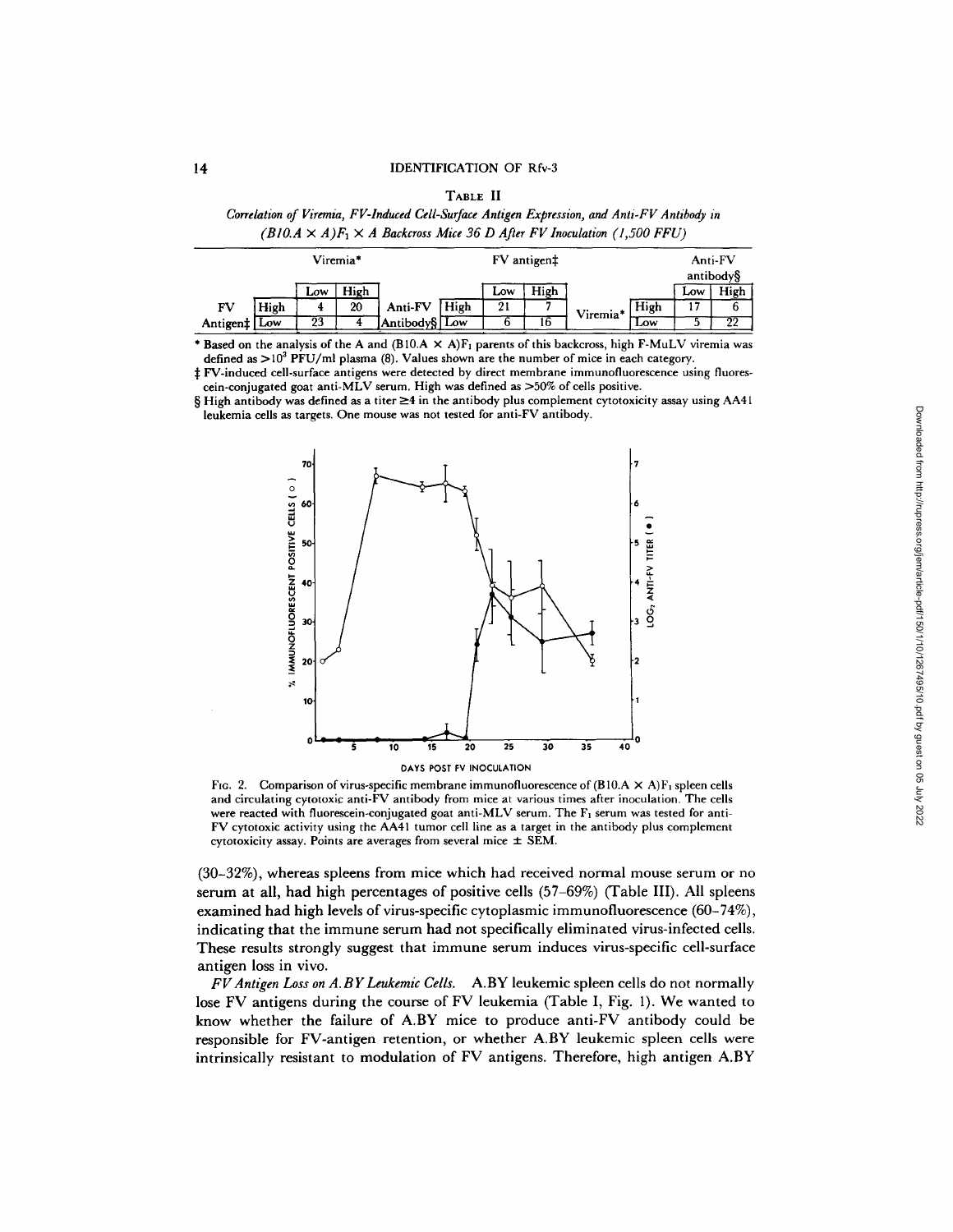#### TABLE III

*Loss of FV-Induced Cell-Membrane Antigens after Passive Transfer of lmmune* 

*Serum* 

| Mouse no. | Serum received | Virus-specific mem-<br>brane immunofluores-<br>cence | Virus-specific cyto-<br>plasmic immunofluo-<br>rescence |  |
|-----------|----------------|------------------------------------------------------|---------------------------------------------------------|--|
|           |                | %                                                    | %                                                       |  |
|           | Anti-FV        | 32                                                   | 74                                                      |  |
| 2         | Anti-FV        | 31                                                   | 60                                                      |  |
| 3         | Anti-FV        | 30                                                   | 64                                                      |  |
| 4         | NMS            | 68                                                   | 69                                                      |  |
| 5         | <b>NMS</b>     | 64                                                   | 65                                                      |  |
| 6         | <b>NMS</b>     | 60                                                   | 63                                                      |  |
|           | <b>NMS</b>     | 69                                                   | 72                                                      |  |
| 8         | No serum       | 57                                                   | 60                                                      |  |
| 9         | No serum       | 58                                                   | 70                                                      |  |

2.5  $\times$  10<sup>7</sup> viable early (8-9 d) (B10.A  $\times$  A/WySn)F<sub>1</sub> spleen cells were transferred i.v. to lethally irradiated (900 rads) (B10.A  $\times$  A.BY)F<sub>1</sub> mice. These cells were 68% positive in the membrane immunofluorescence assay. 0.5 ml of either anti-FV serum or normal B10.A mouse serum (NMS) was administered on days 5 and 6 after cell transfer, and on day 7 spleens were harvested. Spleen cells were tested for cell-surface and intracellular (cytoplasmic) virus-specific immunofluorescence.

#### **TABLE** IV

# *FV-Induced Cell-Surface Antigen Loss on Early (8-9 D) A.BY Leukemic Spleen Cells Transferred to Lethally Irradiated Immune Recipients*

|            | Membrane immunofluorescence* |                              |                                      |  |  |  |
|------------|------------------------------|------------------------------|--------------------------------------|--|--|--|
| Experiment | Donor                        | 900-rads immune<br>recipient | 900-rads nonim-<br>mune<br>recipient |  |  |  |
|            | %                            | %                            | %                                    |  |  |  |
|            | 66                           | 11, 18                       | 67, 60                               |  |  |  |
|            | 65                           | 11, 23                       | 51, 70                               |  |  |  |

\* 8-9 d (early) A.BY leukemic spleen cells were transferred into lethally irradiated (900 rads) (B10.A  $\times$  A.BY)F<sub>1</sub> hybrids which were previously immunized against FV-induced cell-surface antigens or into nonimmune lethally irradiated recipients. Recipient spleen ceils were examined for viral antigens by immunofluorescence 7 d after cell transfer. Percent of cells showing direct membrane immune fluorescence with fluoresceinated goat anti-Moloney LV serum is shown.

spleen cells were exposed to anti-FV antibody by transfer to lethally irradiated hyperimmune (B10.A  $\times$  A.BY)F<sub>1</sub> recipients. It was observed that early A.BY leukemic spleen cells lost FV-specific cell-surface antigens 6 d after transfer (Table IV). Because these cells were capable of FV antigen loss, this data suggested that lack of production of anti-FV leukemia cell antibody was responsible for the high FV cell-surface antigen levels seen in A.BY mice in late stages of leukemia.

# Discussion

The present results indicate that A.BY and A mice differ from (B10.A  $\times$  A.BY)F<sub>1</sub> and  $(B10.A \times A)F_1$  mice in recovery from FV viremia, loss of FV-induced cell-surface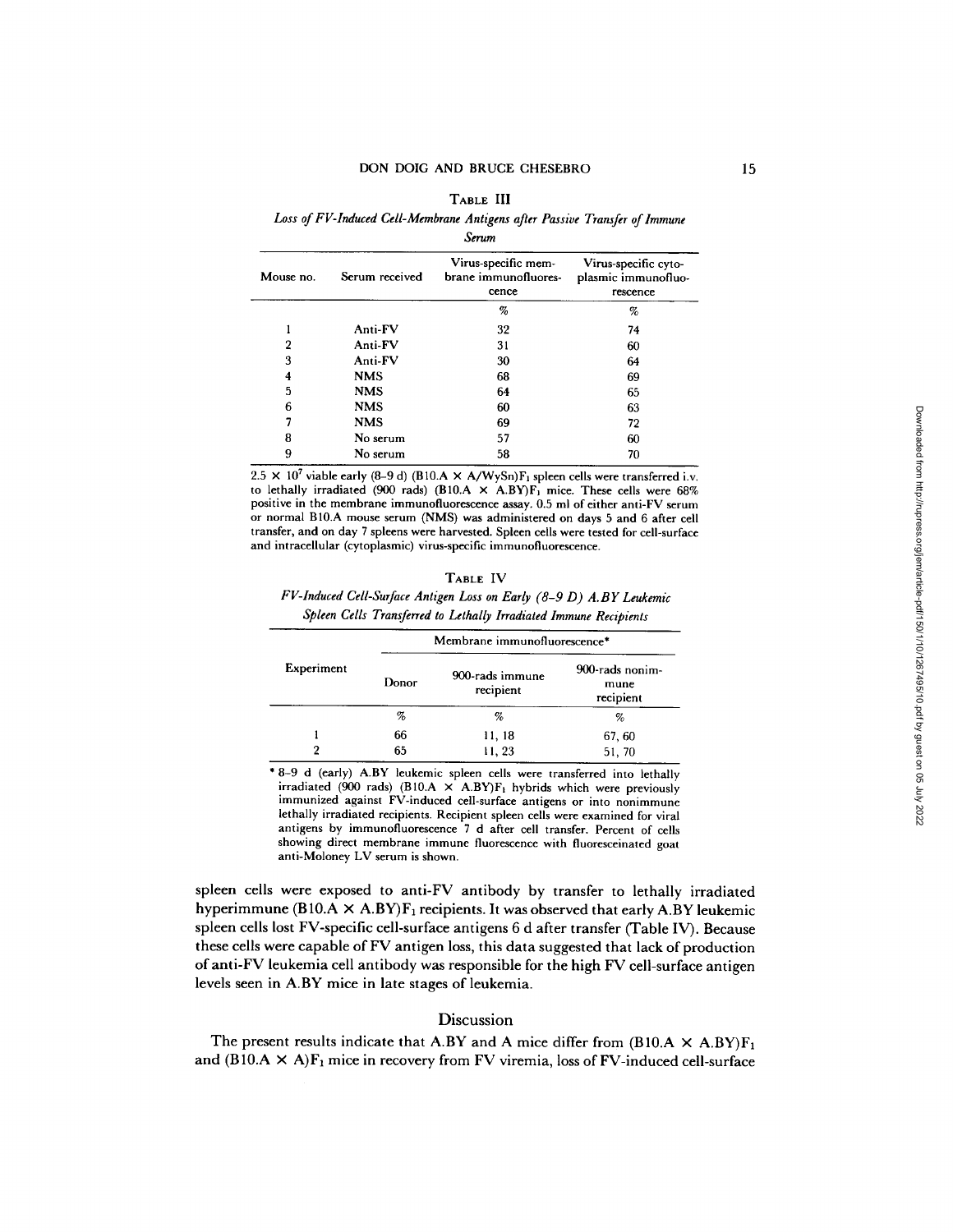antigens, and production of cytotoxic anti-FV leukemia cell antibodies. Furthermore, in (B10.A  $\times$  A)F<sub>1</sub>  $\times$  A backcross mice, these three parameters appeared to be controlled by the same segregating genetic locus,  $Rfv-3$ . Thus, in the  $F_1$  and backcross mice the Rfv- $3^{r/s}$  genotype was associated with recovery from viremia, loss of FV cellsurface antigens, and anti-FV leukemia cell antibody production. Conversely, in the A, A.BY and backcross mice the Rfv-3<sup>8/8</sup> genotype was associated with lack of recovery from viremia, retention of FV antigen, and failure to generate antibodies. It seemed likely that these three phenomena were linked by a common mechanism. A number of lines of evidence suggested that anti-FV antibody might be responsible for the observed antigen loss and clearance of FV viremia. (a) Loss Of FV-induced cell-surface antigen coincided with the appearance of cytotoxic anti-FV antibody in the plasma of leukemic mice. (b) High antigen early  $(8-9 d) F_1 (9)$  and A.BY leukemic spleen cells could be induced to lose FV antigen upon transfer to lethally irradiated hyperimmune mice which had demonstrable cytotoxic anti-FV plasma antibody.  $(c)$ Adoptive transfer of early (B10.A  $\times$  A)F<sub>1</sub> (high antigen) spleen cells to lethally irradiated recipients, followed by passive transfer of anti-FV immune serum, provided direct evidence that anti-FV antiserum was capable of inducing FV-antigen loss from leukemic spleen cell surfaces. It appeared that antibody was acting to modulate FVinduced cell-surface antigens (14-18) and was not simply killing virus-infected cells, because the spleen cells retained intracellular virus-specific antigens. Furthermore, because immune serum was transferred 1 and 2 d before spleen cells were examined, it would appear highly unlikely that a population of low FV cell-surface antigen cells could have overgrown the spleen in that time.

If the mechanism of  $Rfv-3^{r/8}$ -associated antigen loss operates via control of the production of anti-FV antibodies, then one would expect that if high antigen leukemic spleen cells from A or A.BY mice  $(Rfv-3^{s/s})$  were introduced into an environment with anti-FV antibodies, they would lose FV cell-surface antigens. This was observed upon the transfer of high antigen A.BY spleen cells to lethally irradiated hyperimmune recipients. These results suggested that the failure of A.BY leukemic spleen cells to lose FV antigen during the normal disease course was not a result of an intrinsic inability of A.BY cells to lose (or modulate) antigen. It seemed likely that FV antigen was not lost after 30 d postinoculation because A.BY mice were not capable of generating anti-FV leukemia cell antibodies. 2

Interestingly, although the A.BY and A mice usually do not produce cytotoxic anti-FV leukemia cell antibodies late in the disease, they do develop significant FVneutralizing antibody titers (B. Chesebro. Manuscript in preparation). It may be that clearance of virus from plasma by neutralizing antibody is not sufficient to effect recovery from viremia. Apparently, anti-leukemia cell antibodies are required to decrease virus production. Because cell-surface FV gp70 may be essential for recognition of viral cores before virus budding, antibody-mediated modulation or dispersion of cell-surface viral proteins could interfere with virus budding and release (19). This possibility was supported by our observation of a substantial decrease in the number of F-MuLV producing cells (scored as infectious centers) in late leukemic (B10.A  $\times$ 

<sup>&</sup>lt;sup>2</sup> Preliminary experiments using an indirect membrane fluorescence assay indicated that late leukemic A and A.BY mice had no noncytotoxic leukemia cell binding antibodies in their sera (data not shown).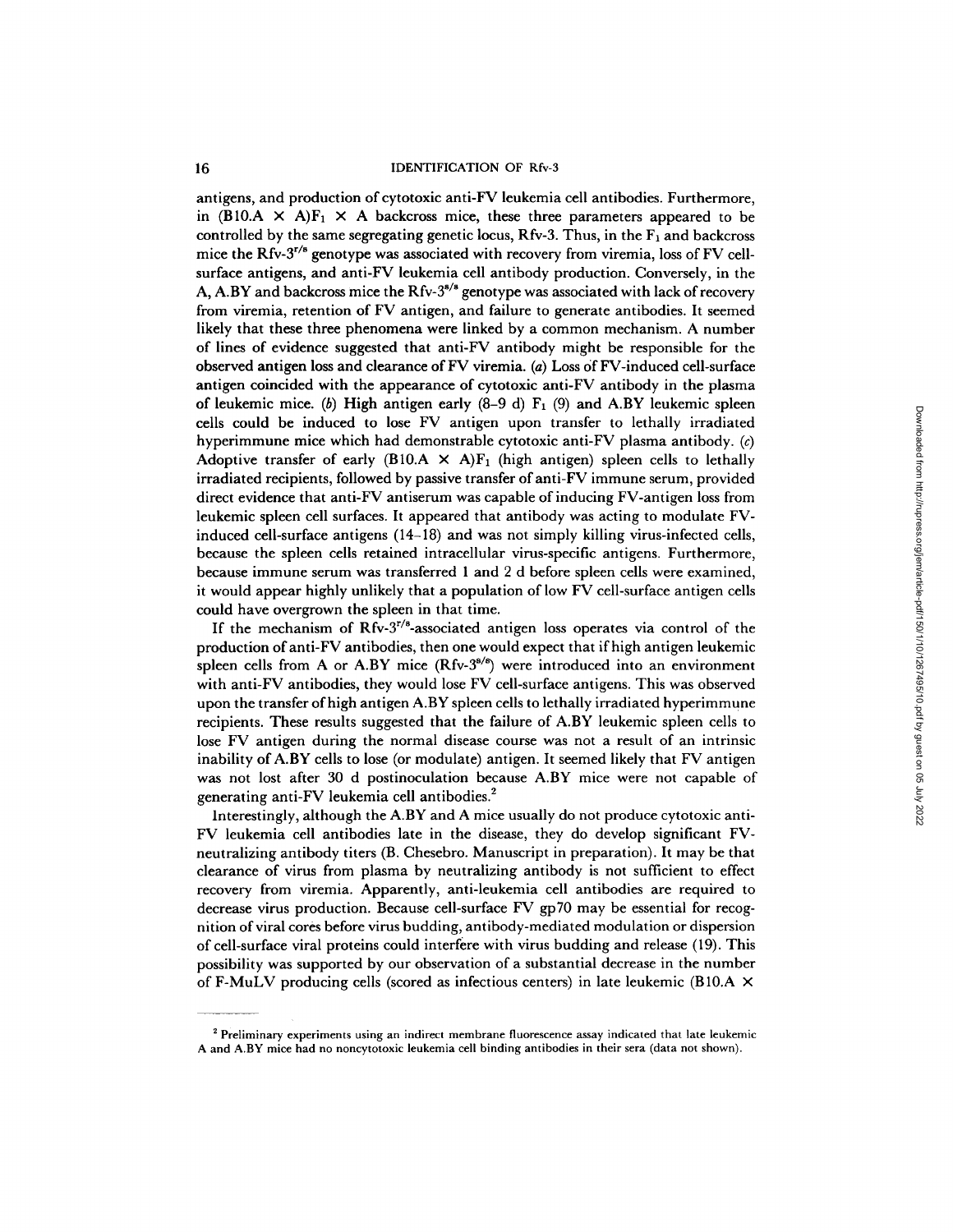$A$ )F<sub>1</sub> spleens (B. Chesebro, K. Wehrly, D. Doig, and J. Nishio. Manuscript in preparation).

Although we think it most likely that Rfv-3 acts as an immunoregulatory gene (20), that influences production of cytotoxic anti-FV antibodies, other possibilities exist.  $Rfv-3<sup>r/s</sup>$  could act to increase interferon production (21, 22), which would decrease virus production, and in turn, FV-antigen expression. Alternately,  $Rfv-3^{r/s}$  could increase production of SFFV defective interfering particles, which could contribute to recovery from F-MuLV viremia (23). Kumar et al. (24) have demonstrated the existence of a gene (FV-3) which confers resistance to nonspecific immunosuppression induced by FV. Rfv-3 may similarly regulate susceptibility to immunosuppression (25) but is not likely to be identical to FV-3 because  $Rfv-3^r$  is dominant for antibody production, and FV-3" is dominant for susceptibility to immunosuppression.

Several mouse genes were recently shown to influence MLV viremia and leukemia (26). Because FV and MLV are immunologically cross-reactive, it would seem likely that any mouse genes which influence immunological recognition of FV or MLV antigens might be of importance to both systems. However, at present it appears that Rfv-3 has no influence on MLV viremia as B10 and A.BY mice, which differ at Rfv-3, have similar responses to MLV (26).

Wheelock et al. (27) have suggested that statolon-induced anti-FV antibody may induce both regression of FV splenomegaly and antigenic modulation of FV antigens which could lead to the persistence of leukemia cells. Our results confirmed that FV leukemia cells could persist in the presence of cytotoxic antibody, and FV cell-surface antigens were quantitatively decreased on these leukemia cells (9). However, antibody alone appeared unable to induce regression of massive splenomegaly. Furthermore, our preliminary experiments indicate that low antigen late leukemic  $F_1$  spleen cells grow in hyperimmune recipient mice (data to be published). It seems likely that other mechanisms such as cell-mediated cytotoxicity (CMC) may be necessary for recovery from splenomegaly (28). It remains unclear whether modulation of cell-surface antigens has any bearing on growth of tumor cells in the face of a tumor-specific immune response. Antibody-induced antigenic modulation may interfere with CMC or other host defense mechanisms essential for elimination of tumor. If so, the kinetics of the CMC response compared with the antibody response would be of critical importance to whether or not recovery from leukemia ultimately occurs.

## Summary

A single genetic locus, Rfv-3, influenced Friend virus (FV) viremia, loss of FVinduced cell-surface antigens from leukemia cells, and generation of anti-FV antibodies. 30–90 d after FV infection leukemic spleen cells from  $(B10.A \times A)F_1$  and  $(B10.A$  $\times$  A.BY) $F_1$  mice (Rfv-3<sup>r/s</sup>) were found to have low FV-induced cell-surface antigen expression compared to leukemic spleen cells from A and A.BY mice  $(Rfv-3^{s/s})$ . In addition, these  $F_1$  mice recovered from viremia and generated cytotoxic anti-FV antibodies. A and A.BY mice did not recover from viremia and failed to generate anti-FV antibodies. Anti-FV leukemia cell antibody appeared to mediate FV-antigen loss because decrease of FV cell-surface antigens occurred at the same time as anti-FV antibody appeared in the plasma of  $F_1$  mice, and passive transfer of anti-FV antisera induced modulation of FV cell-surface antigens. Rfv-3 did not influence an intrinsic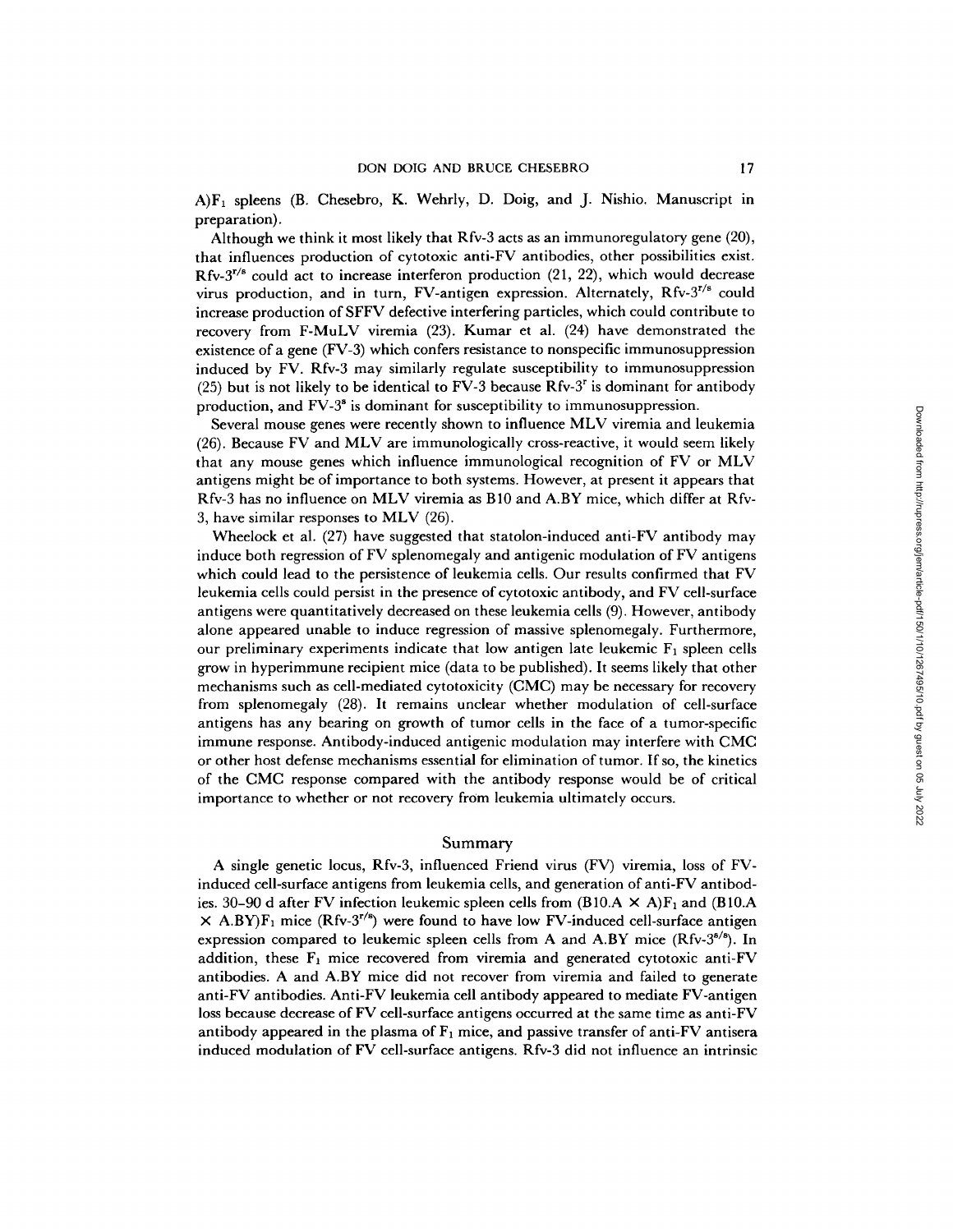ability of FV antigens to be modulated from Rfv- $3^{s/s}$  leukemia cells because FV antigen loss from  $Rfv-3^{s/s}$  spleen cells occurred after transfer of cells to an immune environment.

We would like to thank Mrs. Helen Blahnik for preparation of the manuscript.

*Received for publication 30 January 1979.* 

# References

- 1. Friend, C. 1957. Cell-free transmission in adult Swiss mice of a disease having the character of a leukemia.]. *Exp. Med.* 105:307.
- 2. Lilly, F., and T. Pincus. 1973. Genetic control of murine viral leukemogenesis. *Adv. Cancer Res.* 17:231.
- 3. Lilly, F. 1968. The effect of histocompatibility-2 type on response to the Friend leukemia virus in mice. *J. Exp. Med.* **127:465.**
- 4. Chesebro, B., K. Wehrly, and J. Stimpfling. 1974. Host genetic control of recovery from Friend leukemia virus-induced splenomegaly. Mapping of a gene within the major histocompatibility complex. *J. Exp. Med.* **140:**1457.
- 5. Chesebro, B., and K. Wehrly. 1976. Studies on the role of the host immune response in recovery from Friend virus leukemia. I. Antiviral and anti-leukemia cell antibodies. *J. Exp. Med.* 143:73.
- 6. Chesebro, B., and K. Wehrly. 1978. Rfv-1 and Rfv-2, two H-2-associated genes that influence recovery from Friend leukemia virus-induced splenomegaly. *J. Immunol.* **120:1081.**
- 7. Chesebro, B., and K. Wehrly. 1977. A single non-H-2 gene is required for  $H-2^{b/b}$ -associated recovery from Friend virus leukemia in mice. *In* Advances in Comparative Leukemia Research. P. Bentvelzen, J. Hilgers, and D. S. Yohn, editors. Elsevier/North Holland Biomedical Press. 69.
- 8. Chesebro, B., and K. Wehrly. 1979. Identification of a non-H-2 gene (Rfv-3) influencing recovery from viremia and leukemia induced by Friend virus complex. *Proc. Natl. Acad. Sci. U.S.A.* 76:425.
- 9. Doig, D., and B. Chesebro. 1978. Antibody-induced loss of Friend virus leukemia cell surface antigens occurs during progression of erythroleukemia in F<sub>1</sub> mice. *J. Exp. Med.* 148: **1109.**
- 10. Lilly, F., and R. A. Steeves. 1973. B-tropic Friend virus: a host range pseudotype of spleen focus-forming virus. *Virology* 55:363.
- 11. Bassin, R. H., N. Tuttle, and P. J. Fischinger. 1971. Rapid cell culture assay technique for murine leukemia viruses. *Nature (Lond.).* 229:564.
- 12. Chesebro, B., K. Wehrly, K. Chesebro, and J. Portis. 1976. Characterization of Ia8 antigen, Thy-l.2 antigen, complement receptors, and virus production in a group of murine virusinduced leukemia cell lines. *J. Immunol.* 117:1267.
- 13. Chesebro, B., K. Wehrly, K. Watson, and K. Chesebro. 1978. Murine leukemia virus infectious centers are dependent on the rate of virus production by infected cells. *Virology*  84:222.
- 14. Boyse, E. A., L. J. Old, and S. Luell. 1963. Antigenic properties of experimental leukemias. II. Immunological studies *in vivo* with C57BL/6 radiation-induced leukemias.J. *NatL Cancer Inst.* 31:987.
- 15. Boyse, E. A., E. Stockert, and L. J. Old. 1967. Modification of the antigenic structure of the cell membrane by thymus-leukemia (TL) antibody. *Proc. Natl. Acad. Sci. U.S.A.* 58:954.
- 16. Old, L. J., E. Stockert, E. A. Boyse, and J. H. Kim. 1968. Antigenic modulation. Loss of TL antigen from cells exposed to TL antibody. Study of the phenomenon *in vitro. J. Exp. Med.* 127:523.